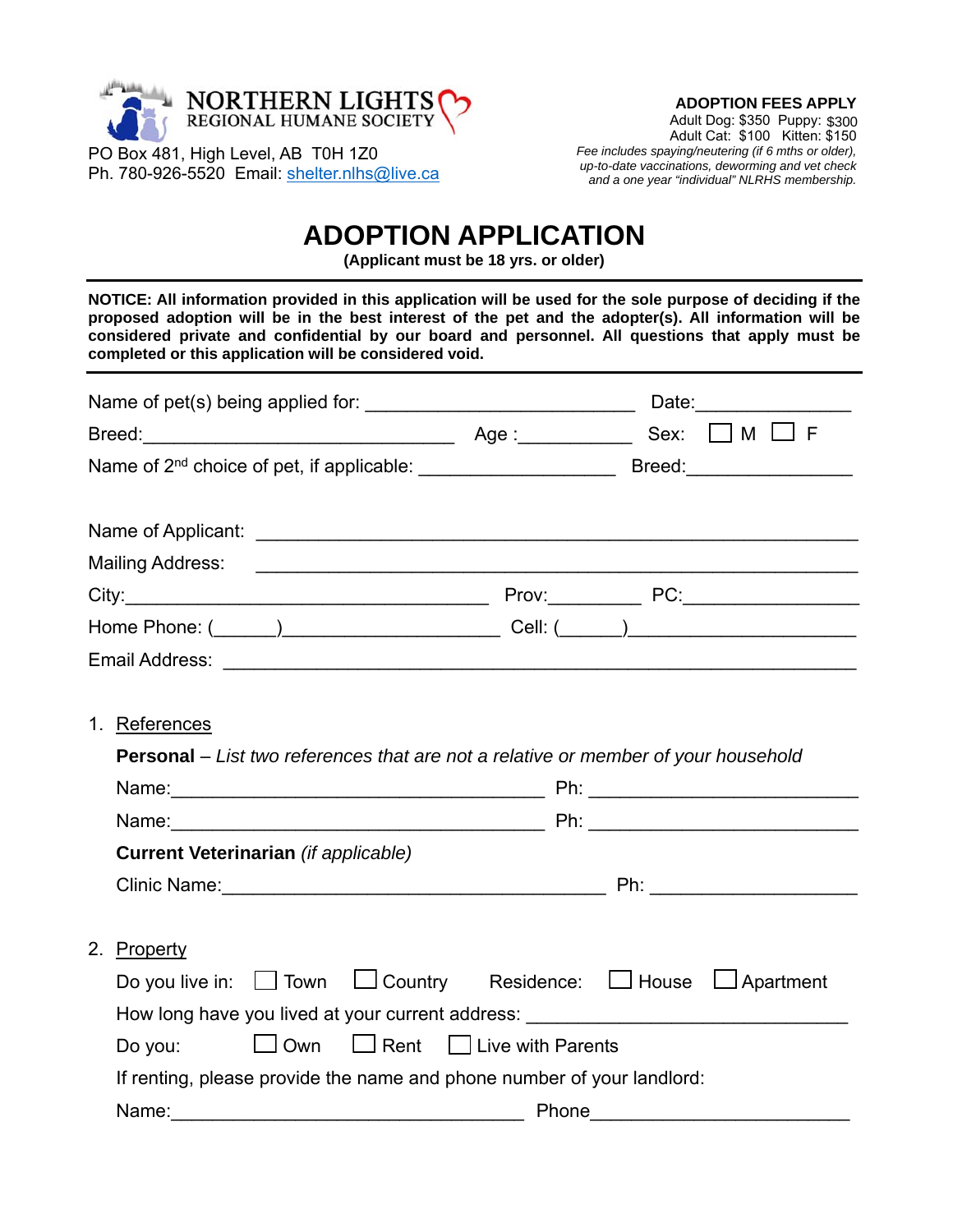## 3. Current/Past Pets:

Are you a first time pet owner?  $\Box$  Yes  $\Box$  No

Do you have any pets now?  $\Box$  Yes  $\Box$  No

If yes, please list them below:

| Type | Sex Age | <b>Breed</b> | Spayed/Neutered Vaccinated |  |
|------|---------|--------------|----------------------------|--|
|      |         |              |                            |  |
|      |         |              |                            |  |
|      |         |              |                            |  |
|      |         |              |                            |  |

Please list animals owned in the last 5 years that are no longer with you:

| <b>Type</b> | Age | <b>Breed</b> | What happened to it |
|-------------|-----|--------------|---------------------|
|             |     |              |                     |
|             |     |              |                     |
|             |     |              |                     |
|             |     |              |                     |

|    | 4. Is this pet for: $\Box$ Yourself $\Box$ Someone else $\Box$ Gift $\Box$ Other:                     |  |  |  |  |
|----|-------------------------------------------------------------------------------------------------------|--|--|--|--|
| 5. | What age of pet are you interested in? $\Box$ Young $\Box$ Adult $\Box$ Senior                        |  |  |  |  |
| 6. | I prefer a pet whose energy level is: $\Box$ Low $\Box$ Medium $\Box$ High                            |  |  |  |  |
| 7. | The noise/activity level in my home is usually: $\Box$ Low $\Box$ Medium $\Box$ High                  |  |  |  |  |
|    | 8. Why do you want to adopt? Companion $\Box$ For Kids $\Box$ Watchdog $\Box$ Farm Dog                |  |  |  |  |
|    | 9. Have you adopted from this shelter or another shelter in the past? $\Box$ Yes $\Box$ No            |  |  |  |  |
|    | 10. Do you agree with spaying/neutering this pet: $\Box$ Yes $\Box$ No                                |  |  |  |  |
|    | 11. Number of adults in your household? __________ Number of children under 18? ______                |  |  |  |  |
|    |                                                                                                       |  |  |  |  |
|    | Number of Children between the ages of: (0-5) _______ (6-12) ______ (13-18) _____                     |  |  |  |  |
|    | 12. Does any family member have allergies to any animals? $\Box$ Yes $\Box$ No                        |  |  |  |  |
|    |                                                                                                       |  |  |  |  |
|    | 13. Does your entire household agree on the adoption of this pet: $\Box$ Yes $\Box$ No                |  |  |  |  |
|    | 14. Are you willing to take responsibility of this pet for the next 10-15 years? $\Box$ Yes $\Box$ No |  |  |  |  |
|    | 15. Will you provide the pet with the necessary vaccinations for its lifetime? $\Box$ Yes $\Box$ No   |  |  |  |  |
|    | 16. If the pet becomes ill or injured will you seek treatment from a vet? $\Box$ Yes $\Box$ No        |  |  |  |  |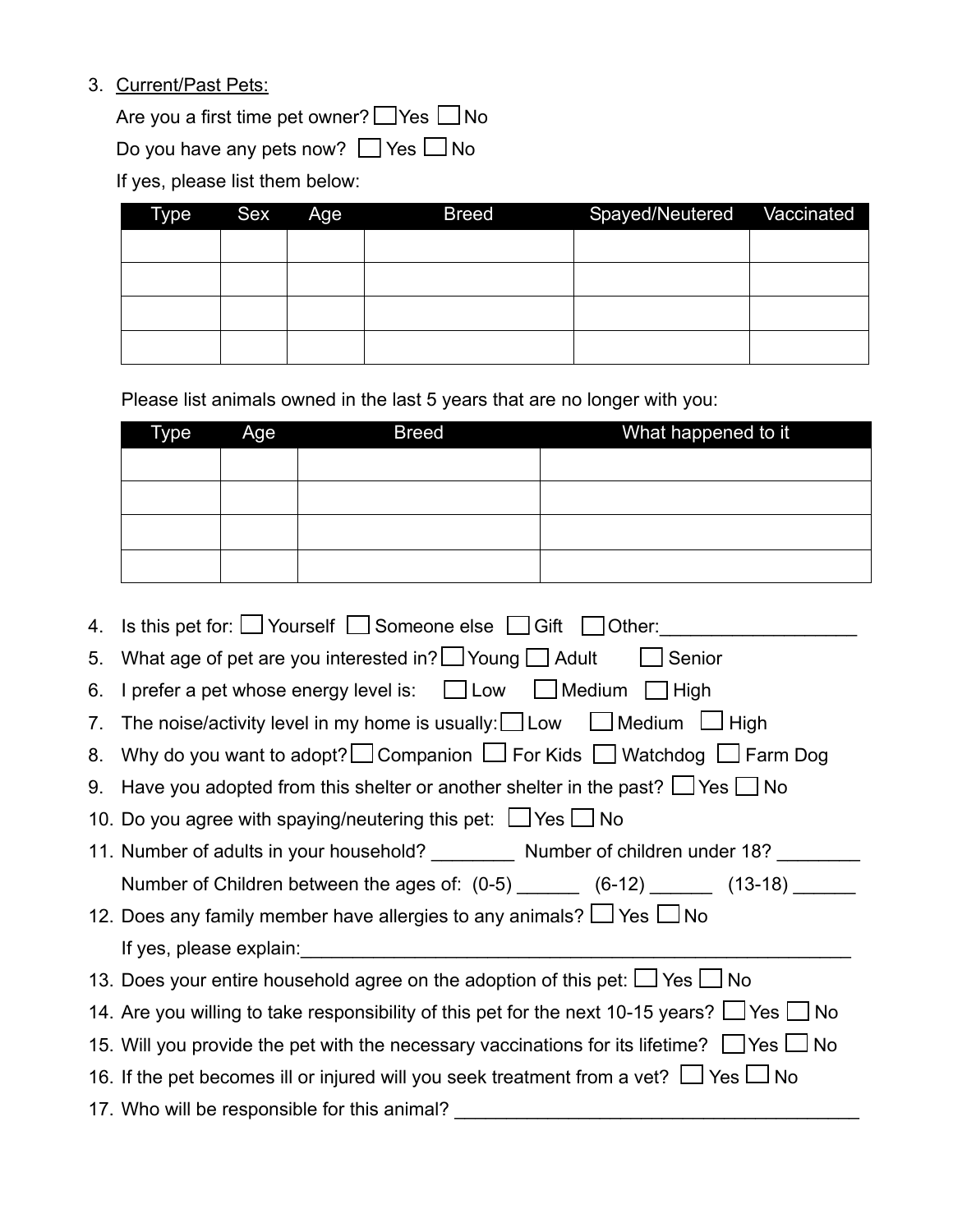|  |  |  |  |  |  |  | 18. Do you have time to train and care for a pet? $\Box$ Yes $\Box$ No |  |
|--|--|--|--|--|--|--|------------------------------------------------------------------------|--|
|--|--|--|--|--|--|--|------------------------------------------------------------------------|--|

19. If the pet has behavioural problems, what will you do about it?

| 20. Have you ever returned/taken a pet to the breeder/pound/SPCA? $\Box$ Yes $\Box$ No                                                                                                                                                 |  |  |  |  |  |
|----------------------------------------------------------------------------------------------------------------------------------------------------------------------------------------------------------------------------------------|--|--|--|--|--|
| 21. Have you ever given a pet away? $\Box$ Yes $\Box$ No                                                                                                                                                                               |  |  |  |  |  |
|                                                                                                                                                                                                                                        |  |  |  |  |  |
| 22. What reasons would cause you to surrender the pet?                                                                                                                                                                                 |  |  |  |  |  |
| 23. Are there any bad dog/cat habits that you cannot tolerate?                                                                                                                                                                         |  |  |  |  |  |
| 24. What are the traits you most desire in a pet?                                                                                                                                                                                      |  |  |  |  |  |
| 25. What are your expectations when owning a pet?                                                                                                                                                                                      |  |  |  |  |  |
| 26. Do you have a safe place to keep the pet if you can't watch it?                                                                                                                                                                    |  |  |  |  |  |
| 27. If you move, do you plan to take this pet with you? $\Box$ Yes $\Box$ No                                                                                                                                                           |  |  |  |  |  |
| 28. If you work, who will look after the pet? ___________________________________                                                                                                                                                      |  |  |  |  |  |
|                                                                                                                                                                                                                                        |  |  |  |  |  |
| 29. How many hours per day will this dog need to tolerate being alone?                                                                                                                                                                 |  |  |  |  |  |
| 30. When you go on vacation who will look after the pet?<br>Subseteration who will look after the pet?<br>Subseteration who will look after the pet?<br>Subseteration who will look after the pet?<br>Subseteration who will look afte |  |  |  |  |  |
| 31. Will this pet be primarily: $\Box$ Indoors $\Box$ Outdoors $\Box$ Other:                                                                                                                                                           |  |  |  |  |  |
| 32. If this pet will be outside, describe the housing/shelter for this pet:                                                                                                                                                            |  |  |  |  |  |
|                                                                                                                                                                                                                                        |  |  |  |  |  |
| 33. How will this pet spend its days? Please check all that apply                                                                                                                                                                      |  |  |  |  |  |
| Outdoors<br>Crated<br>Indoors<br><b>Basement</b>                                                                                                                                                                                       |  |  |  |  |  |
| Porch<br>Locked in room<br><b>Barn</b><br>Garage                                                                                                                                                                                       |  |  |  |  |  |
| 34. How will this pet spend its nights? Please check all that apply                                                                                                                                                                    |  |  |  |  |  |
| Outdoors<br>Crated<br>Bedroom<br>Indoors<br><b>Basement</b>                                                                                                                                                                            |  |  |  |  |  |
| Locked in room<br>Porch<br><b>Barn</b><br>Kitchen<br>Garage                                                                                                                                                                            |  |  |  |  |  |

\_\_\_\_\_\_\_\_\_\_\_\_\_\_\_\_\_\_\_\_\_\_\_\_\_\_\_\_\_\_\_\_\_\_\_\_\_\_\_\_\_\_\_\_\_\_\_\_\_\_\_\_\_\_\_\_\_\_\_\_\_\_\_\_\_\_\_\_\_\_\_